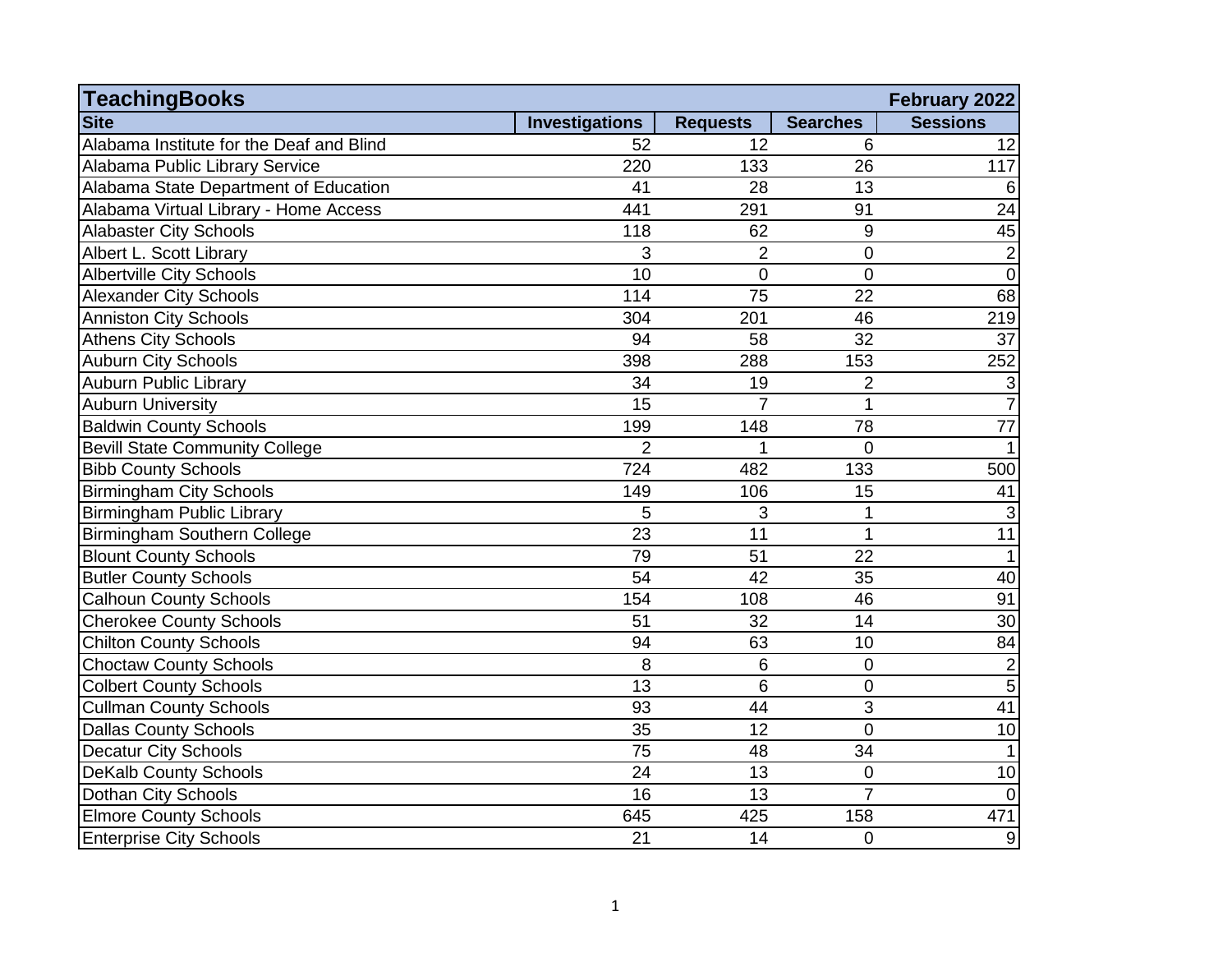| <b>Site</b>                                 | <b>Investigations</b> | <b>Requests</b> | <b>Searches</b> | <b>Sessions</b>         |
|---------------------------------------------|-----------------------|-----------------|-----------------|-------------------------|
| <b>Etowah County Schools</b>                | 1,605                 | 1,207           | 802             | 1,114                   |
| <b>Eufaula City Schools</b>                 | 14                    | 5               | $\mathbf 0$     | 5                       |
| <b>Fairfield City Schools</b>               | 5                     | 3               | $\mathbf{1}$    | $\overline{3}$          |
| Fort Payne City Schools                     | 119                   | 86              | 24              | 86                      |
| <b>Gadsden City Schools</b>                 | 31                    | 24              | 17              | $\mathbf{1}$            |
| <b>Geneva City Schools</b>                  | 273                   | 197             | 120             | 197                     |
| <b>Gulf Shores City Schools</b>             | 127                   | 79              | 45              | 65                      |
| <b>Guntersville Library</b>                 | 29                    | 16              | $\overline{7}$  | $\overline{c}$          |
| <b>Haleyville City Schools</b>              | $\overline{7}$        | 4               | $\overline{0}$  | $\blacktriangle$        |
| Harrison Regional Library                   | 15                    | 8               | $\overline{0}$  | $\overline{7}$          |
| <b>Homewood City Schools</b>                | 183                   | 124             | 26              | 151                     |
| Homewood Public Library                     | 159                   | 121             | 20              | $\overline{0}$          |
| <b>Hoover City Schools</b>                  | 294                   | 170             | 102             | 85                      |
| <b>Houston County Schools</b>               | 5,597                 | 3,663           | 1,758           | 3,912                   |
| <b>Huntsville City Schools</b>              | 494                   | 345             | 199             | 293                     |
| <b>Jackson County Schools</b>               | 178                   | 90              | 32              | 40                      |
| Jacksonville City Schools                   | 24                    | 11              | $\mathbf 1$     | $\overline{11}$         |
| Jacksonville State University               | 192                   | 118             | 12              | 73                      |
| Jefferson County Library Coop               | 58                    | 29              | $\overline{2}$  | $\overline{22}$         |
| Jefferson County Schools                    | 214                   | 138             | 66              | $\overline{a}$          |
| Jefferson State Community College           | 3                     | $\overline{2}$  | $\overline{0}$  | $\overline{2}$          |
| <b>Lauderdale County Schools</b>            | 122                   | 60              | 23              | $\overline{\mathbf{A}}$ |
| <b>Lawrence County Schools</b>              | 48                    | 35              | 14              | 33                      |
| Lawson State Community College - Birmingham | 10                    | 5               | $\mathbf 0$     | $5\phantom{.0}$         |
| Lee County Schools                          | 634                   | 456             | 257             | 393                     |
| <b>Leeds City Schools</b>                   | 93                    | 74              | 54              | 74                      |
| <b>Limestone County Schools</b>             | 60                    | 29              | $\mathbf 0$     | 27                      |
| <b>Linden City Schools</b>                  | 63                    | 42              | $\mathbf 0$     | 63                      |
| <b>Lowndes County Schools</b>               | $\overline{41}$       | 15              | $\overline{0}$  | 14                      |
| <b>Madison City Schools</b>                 | 4,797                 | 3,273           | 2,158           | 3,041                   |
| <b>Madison County Schools</b>               | $\overline{2}$        | 1               | $\mathbf 0$     | $\mathbf{1}$            |
| <b>Marshall County Schools</b>              | 12                    | 6               | $\overline{0}$  | $\,6$                   |
| Midfield City Schools                       | $\overline{2}$        | 1               | $\Omega$        | $\overline{1}$          |
| <b>Mobile County Schools</b>                | 9,249                 | 6,454           | 2,709           | 5,652                   |
| Monroe County Schools                       | 56                    | 38              | 16              | 10                      |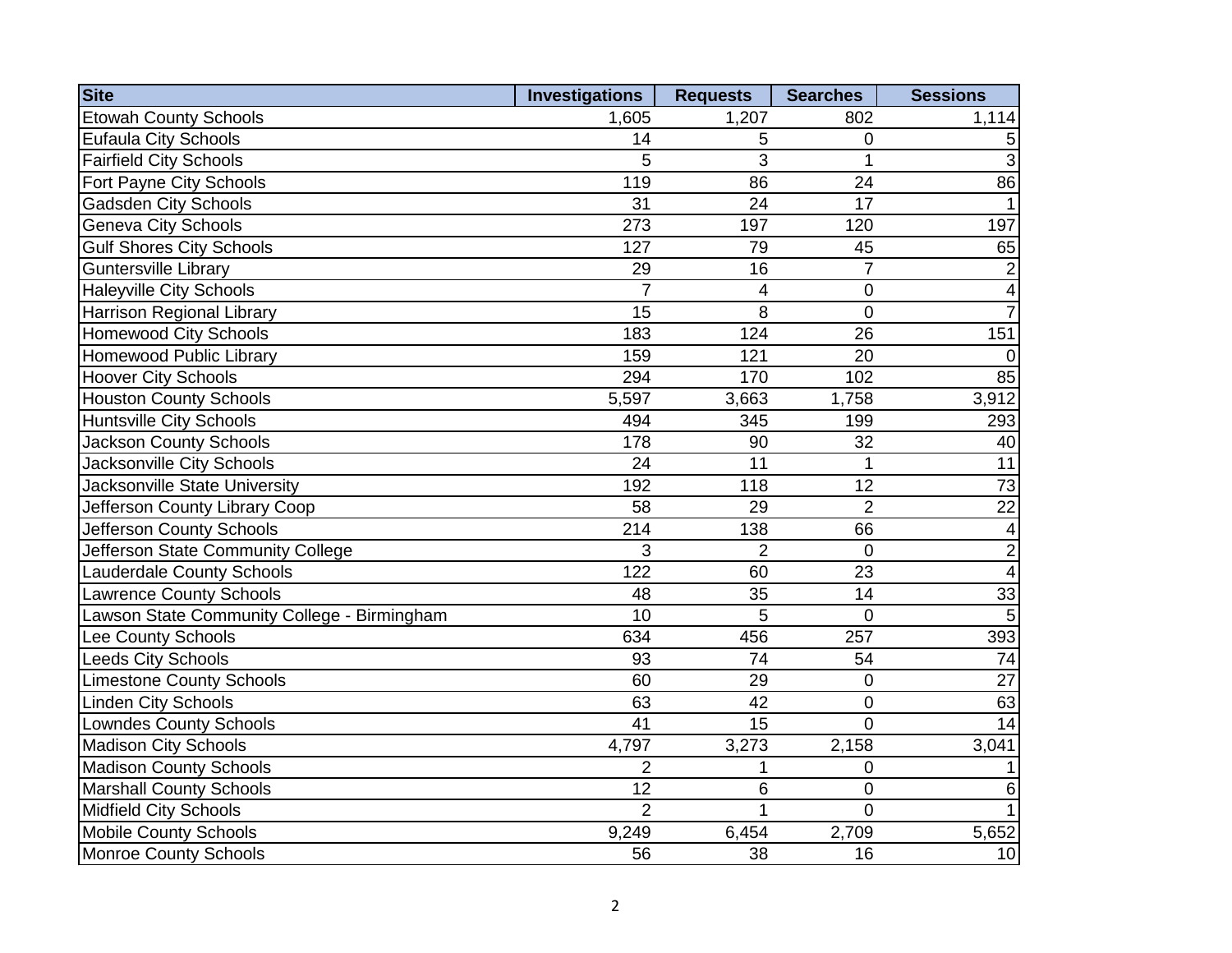| <b>Site</b>                             | <b>Investigations</b> | <b>Requests</b> | <b>Searches</b>  | <b>Sessions</b> |
|-----------------------------------------|-----------------------|-----------------|------------------|-----------------|
| Montgomery County Schools               | 7,071                 | 4,460           | 1,078            | 4,491           |
| <b>Morgan County Schools</b>            | 147                   | 105             | 68               | 92              |
| Mountain Brook City Schools             | 14,978                | 9,419           | 3,091            | 8,631           |
| <b>Muscle Shoals City Schools</b>       | 7                     | 5               | 0                | $\overline{5}$  |
| Oakwood University                      | 4                     | $\overline{2}$  | $\mathbf 0$      | $\overline{2}$  |
| <b>Opelika City Schools</b>             | 18                    | 6               | $\overline{0}$   | $\,6$           |
| Opelika Public Library                  | 138                   | 76              | $\boldsymbol{9}$ | 11              |
| <b>Oxford City Schools</b>              | 12                    | $\overline{7}$  | $\mathbf{1}$     | $\overline{7}$  |
| <b>Ozark City Schools</b>               | $\overline{2}$        | 1               | $\mathbf 0$      | $\overline{1}$  |
| <b>Phenix City Schools</b>              | 242                   | 106             | 19               | 91              |
| <b>Pickens County Schools</b>           | 19                    | 10              | $\overline{0}$   | 10              |
| <b>Pike County Schools</b>              | $\overline{17}$       | $\overline{7}$  | $\overline{1}$   | $\overline{7}$  |
| <b>Pike Road City Schools</b>           | 5                     | 3               | $\mathbf 0$      | $\overline{2}$  |
| <b>Randolph County Schools</b>          | 358                   | 241             | 133              | 214             |
| <b>Russell County Schools</b>           | 92                    | 66              | 36               | 30              |
| <b>Russellville City Schools</b>        | 3                     | $\overline{2}$  | $\mathbf 0$      | $\mathbf 0$     |
| <b>Samford University</b>               | 99                    | 56              | $\mathbf{1}$     | $\overline{51}$ |
| <b>Saraland City Schools</b>            | 34                    | 22              | 8                | 10              |
| <b>Scottsboro City Schools</b>          | 27                    | 15              | $\Omega$         | $\overline{2}$  |
| <b>Shelby County Schools</b>            | 8,566                 | 4,058           | 1,130            | 3,198           |
| Spring Hill College                     | 31                    | 23              | 12               | 23              |
| St. Clair County Schools                | 48                    | 28              | $\overline{4}$   | 28              |
| <b>Sumter County Schools</b>            | 40                    | $\overline{7}$  | $\mathbf{1}$     | $\,6$           |
| <b>Sylacauga City Schools</b>           | $\overline{12}$       | $\overline{7}$  | $\mathbf 0$      | $\overline{7}$  |
| <b>Talladega City Schools</b>           | 3                     | $\mathbf{1}$    | $\overline{0}$   | 1               |
| <b>Talladega County Schools</b>         | 694                   | 431             | 156              | 280             |
| <b>Tallapoosa County Schools</b>        | 3                     | $\overline{2}$  | $\mathbf 0$      | $\mathbf{1}$    |
| <b>Tarrant City Schools</b>             | 12                    | 8               | $\mathbf{1}$     | $\overline{c}$  |
| <b>Trenholm State Technical College</b> | $\overline{7}$        | 6               | $\mathbf{1}$     | $\overline{6}$  |
| <b>Troy City Schools</b>                | 9                     | 8               | $\overline{7}$   | $\overline{8}$  |
| <b>Troy University</b>                  | 1                     | 1               | $\overline{0}$   | $\overline{1}$  |
| <b>Tuscaloosa City Schools</b>          | 281                   | 181             | 84               | 91              |
| <b>Tuscaloosa County Schools</b>        | 3,366                 | 2,451           | 1,407            | 1,583           |
| <b>Tuscumbia City Schools</b>           | 32                    | 22              | $\overline{2}$   | 19              |
| University of Alabama                   | 27                    | 10              | $\mathbf 0$      | 10              |